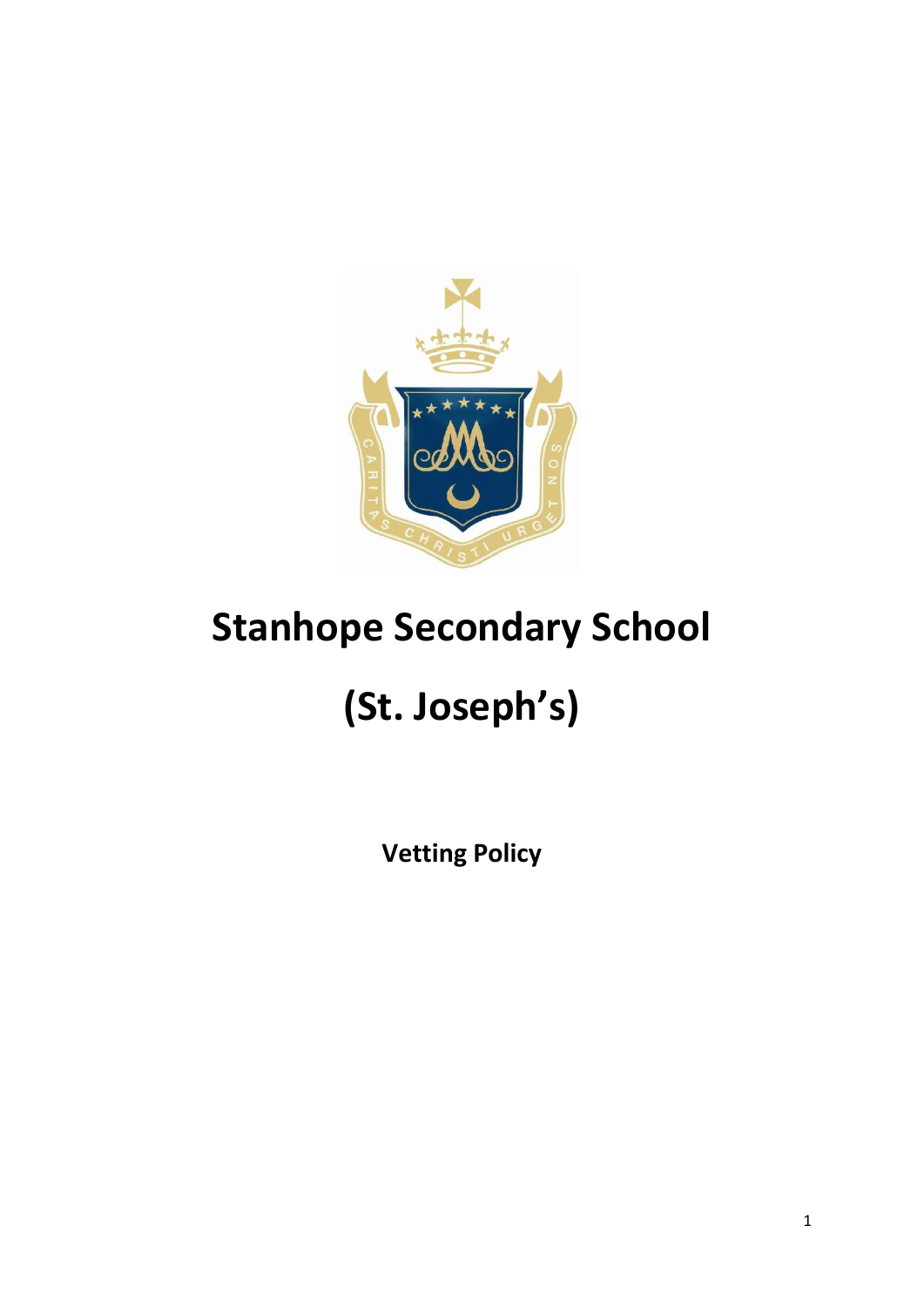In the context of the school's Mission Statement and of its commitment to the care and protection of its students and of all who work in the school, the board of management has adopted the policy set out hereunder to govern its application of vetting as part of its recruitment practice.

The policy has been framed in compliance with:

- DES circular letter 31/2016
- The Child Protection Procedures for Primary and Post Primary Schools 2017
- The National Vetting Bureau (Children and Vulnerable Persons) Act 2012 as amended by the Criminal Justice (Spent Convictions and Certain Disclosures) Act 2016
- The Data Protection Acts/GDPR
- Employment Equality Acts 1998 and 2004
- Equal Status Act 2000
- Industrial Relations Act 1990

#### **Goals**:

- To ensure that the school is a safe and secure environment
- To ensure that vetting of school personnel is carried out to the highest standards of good practice, in compliance with all legal and ethical obligations and in an open, transparent and just manner.
- To ensure that all applicants for vetting are assured that the highest standards of confidentiality are observed.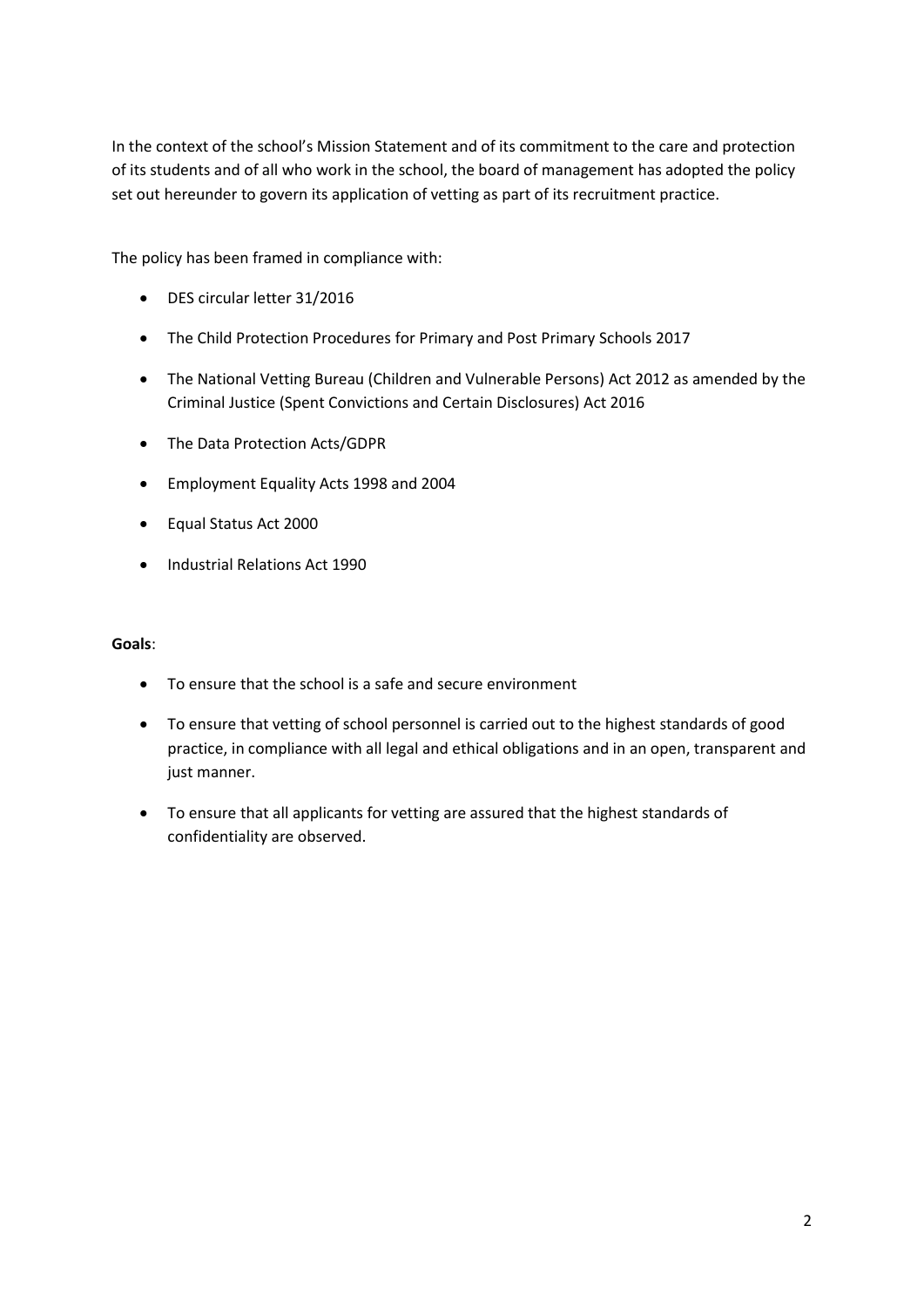### **Vetting Policy**

#### **The Policy:**

The principal will be designated as the contact person who will be responsible for the implementation of this policy and for liaising with the liaison person in JMB.

The principal will conduct the process on behalf of the school in conjunction with the Teaching Council, the Joint Managerial Body (JMB) and with the Vetting Bureau.

**The National Vetting Bureau (Children and Vulnerable Persons) Act 2012, section 12 requires a school authority to obtain a vetting disclosure from the Vetting Bureau prior to employment of, contracting of, permitting or placement of a person to undertake relevant work or activities with children or vulnerable persons. This applies to all appointments of any duration including fulltime, part-time and substitute positions. It is a criminal offence for a school authority to commence the employment of an employee to do relevant work or activities without first obtaining a vetting disclosure from the Bureau in respect of that person.**

"**Relevant work or activities**" in the context of a school or centre for education means any work or activity carried out by a person where a necessary and regular part of that work or activity consists mainly of the person having access to, or contact with, children or vulnerable persons.

In cases where no statutory vetting obligation exists (see sections 5.3 and 6.4 of this circular) … a school authority must consider, having regard to its duty of care to its pupils, whether it should seek an up to date vetting disclosure in respect of the person. (See section 9 of DES circular 31 of 2016)

**DES FAQs number 12.** A (person) who helps on an occasional basis is therefore not subject to vetting **as long as the (person) is not involved in the coaching, mentoring, counselling, teaching or training of pupils.**

**Exemption -** a school is not required to obtain a vetting disclosure from the Bureau:

In the case of the employment of, or entering into a contract for services with, a person on behalf of the State Examinations Commission (SEC) - locally appointed superintendents of special centres, aural examinations, and practical examinations etc. (Nonetheless, JMB advises that such recruitment is carried out in a prudent manner and that, where possible, all such personnel are vetted. If vetting is not feasible such persons should provide a Statutory Declaration and Form of Undertaking.)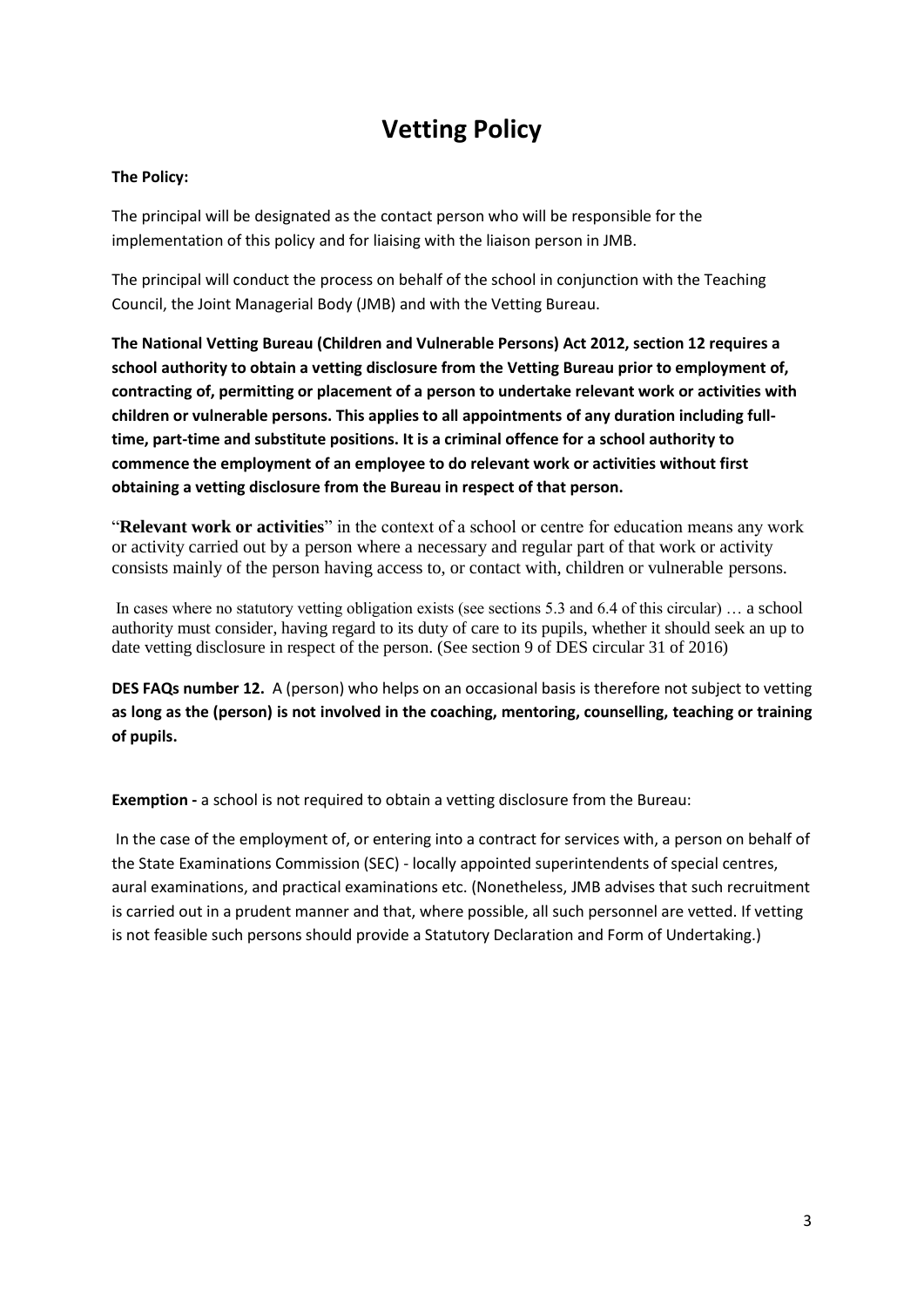#### **Non-employees – contractors, volunteers, coaches etc.**

Vetting requirements in respect of non-employees occur where a school authority:

(a) Enters into a contract for services that constitute relevant work or activities or

(b) Permits any person to undertake relevant work or activities on the school's behalf, whether or not for commercial or any other consideration or

(c) Places or makes arrangements for the placement of any person in work experience or activities that involves participation in relevant work or activities. (e.g. work experience)

**Exemptions -** the school is not required to obtain a vetting disclosure prior to commencing the contract, permission or placement in the following circumstances-

**Unpaid volunteers** who assist on an occasional basis provided such assistance does not involve the teaching, coaching, mentoring, counselling or training of children or vulnerable persons.

**Following the completion of retrospective vetting in April 2018, all personnel doing relevant work or activities in schools must have been vetted.**

#### **Recruitment**

Thorough recruitment procedures must always be followed and are an essential element of child protection practice. Vetting does not take the place of recruitment procedures but is to be used as part of those procedures.

- $\triangleright$  Best practice in checking references and previous employment history is essential.
- $\triangleright$  A number of questions concerning child protection will be asked of job applicants.
- $\triangleright$  The school will give job applicants a leaflet setting out its recruitment policies and procedures, with particular reference to its recruitment practice with regard to child protection. This leaflet will alert applicants to the child protection-related questions which they will be asked to answer in writing. (See appendix 1)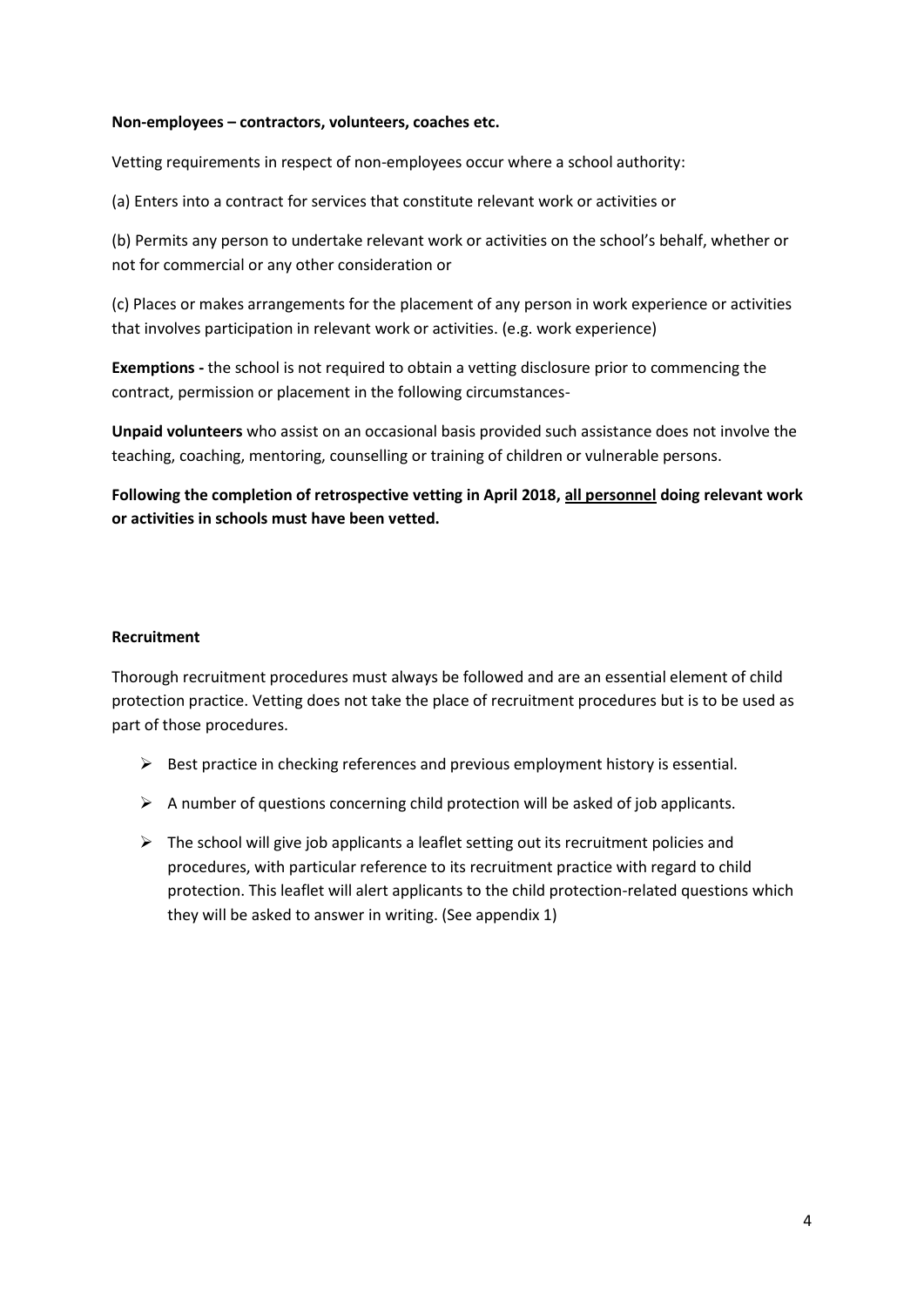#### **Procedures for all categories:**

- $\triangleright$  Prospective employees must confirm in writing that their appointment is subject to the satisfactory outcome of vetting.
- $\triangleright$  At the completion of the selection process, when the preferred candidate has been selected, the candidate must, if he or she is a qualified teacher, apply to the Teaching Council to be vetted. If the candidate has already been vetted by the Vetting Bureau, he or she must enable the principal to access the vetting disclosure online so that it can be downloaded and assessed.
- $\triangleright$  All others must complete a Vetting Bureau Application Form and submit it to JMB through the school.
- $\triangleright$  Failure to complete the Vetting Application Form will disqualify the candidate and no offer of employment can be made to him or her.
- $\triangleright$  The provision of inaccurate information on the Vetting Application Form may disqualify.
- $\triangleright$  Failure to disclose a conviction will disqualify, other than as provided for in section 14 A of the National Vetting Bureau (Children and Vulnerable Persons) Act 2012, as amended.
- $\triangleright$  A Statutory Declaration and a Form of Undertaking must be signed by all those appointed to teaching and non-teaching posts of any duration.
- $\triangleright$  Where a person changes employment from one school to another the Statutory Declaration is valid if made in the same or previous calendar year.
- $\triangleright$  A statement confirming that he/she has read and understood the school's Child Protection Policy must be signed by the candidate.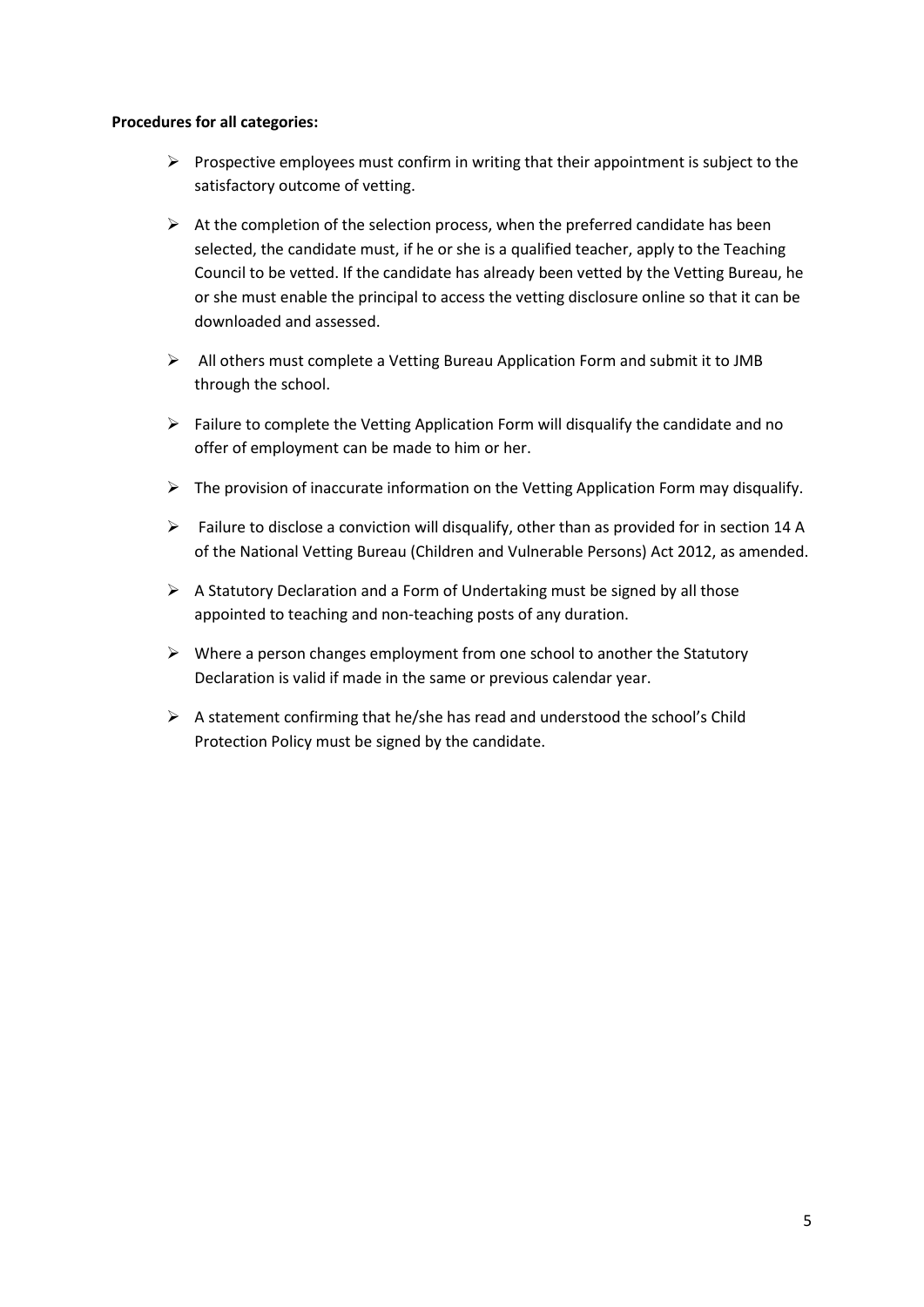#### **Teaching Personnel:**

- $\triangleright$  Persons being appointed must be vetted prior to appointment to any teaching position, regardless of the duration of the appointment.
- $\triangleright$  Where the teacher to be appointed is a registered teacher or has applied to be registered, vetting is carried out through the Teaching Council. The teacher must enable the school authority to access the vetting disclosure on the Teaching Council's Digitary platform.
	- (a) The school will download the vetting disclosure in respect of the teacher and
	- (b) Retain a copy for its records

#### **IT DOES NOT FOLLOW THAT VETTING DEEMED SATISFACTORY FOR TEACHING COUNCIL PURPOSES WILL, IN ALL CASES, BE SATISFACTORY FOR EMPLOYMENT PURPOSES. IT IS THE BOARD'S VETTING POLICY ONLY THAT WILL DETERMINE THIS.**

The Teaching Council's determination as to whether a particular vetting outcome is satisfactory for its purposes is made within the statutory framework within which the Teaching Council works. It is possible that an outcome which meets the Teaching Council's requirements might not be acceptable to the school's board of management for employment purposes.

#### **Non-Teaching Personnel**

 $\triangleright$  Vetting for all non-teaching personnel is carried out through JMB as above.

#### **Other Appointees (volunteers, coaches, etc)**

- $\triangleright$  The principal will meet with and interview all volunteers, coaches, trainers, etc. who may be involved in relevant work or activities in the school from time to time.
- $\triangleright$  The board will have persons in this category vetted through JMB prior to their engagement by the school. However, it is permissible for two or more organisations to agree in writing that one organisation will have the person vetted, e.g. the school could agree with the GAA that the GAA will have the person vetted. In such a case, the school must receive written confirmation from the other organisation that the person has been vetted and the school should require a copy of the vetting disclosure from the person who has been vetted by the organisation with which the school has entered into a written agreement.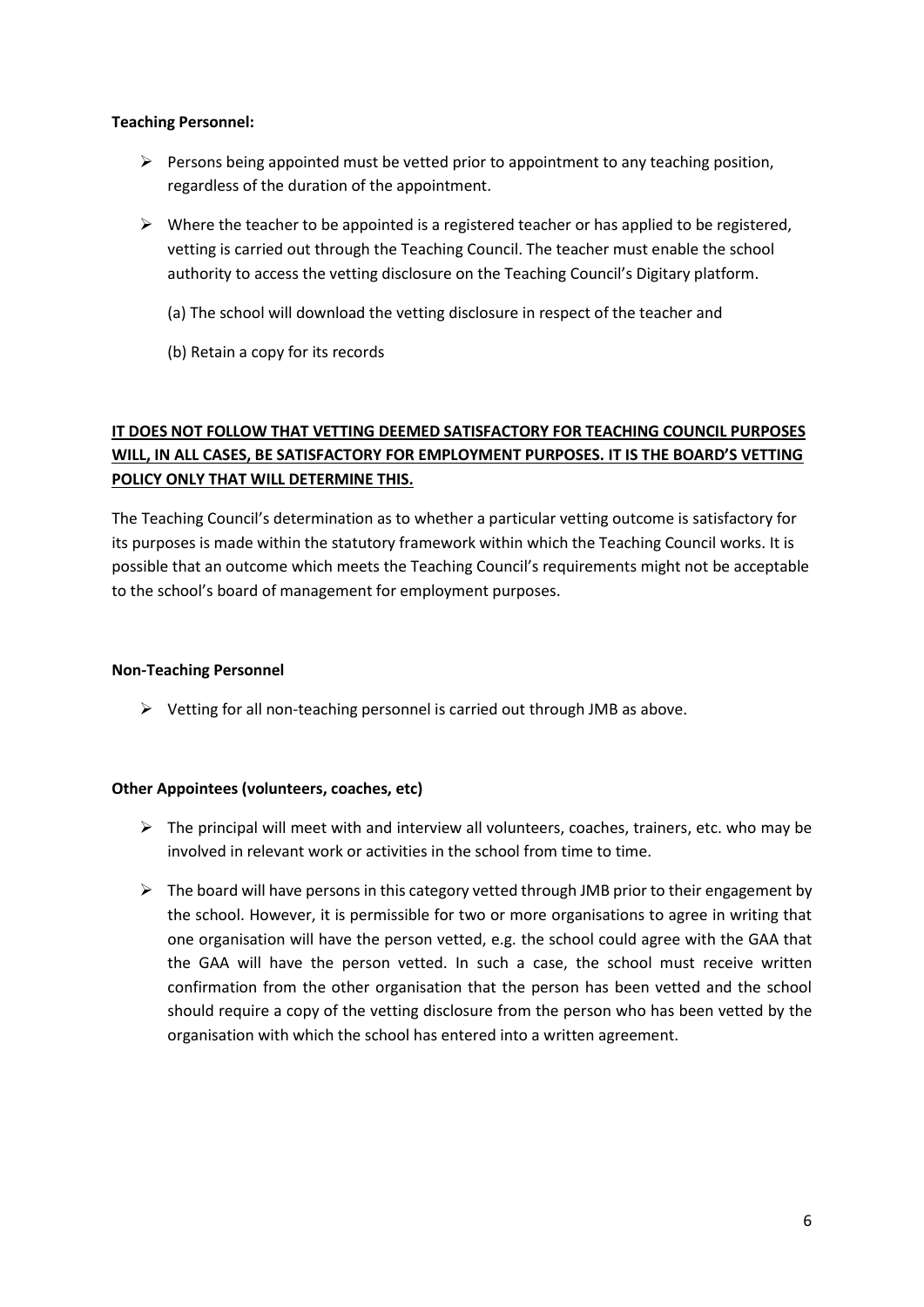#### **Student Teachers**

 $\triangleright$  Student teachers must be vetted through JMB unless there is a prior written agreement between the school and the college. The school must receive written confirmation from the college that the student teacher has been vetted. The school should also require that the student teacher furnishes to the school their disclosure from the Vetting Bureau to enable the school to determine if the disclosure amounts to satisfactory vetting in terms of the school's vetting policy.

#### **Students and Work Experience**

- $\triangleright$  Where a student is participating in work experience which requires that the student be vetted, a completed Vetting Application Form (NVB 1), downloadable from jmb.ie, should be submitted to JMB.
- $\triangleright$  Persons not yet 16 years old cannot be vetted.
- $\triangleright$  Where the student is 16 or 17 years old on the date on which the vetting application form is signed and dated, the application must be accompanied by the Parent/Guardian Consent Form (NVB 3) available on the JMB website.
- $\triangleright$  Vetting may be conducted in respect of students over 18 years of age on his/her written authorisation where required for an individual participating in work experience.

#### **The School's Duty of Care to Students going on Work Experience**

- $\triangleright$  Students going on work experience should be well prepared by the school to cope with potentially difficult situations. They should be assured of school support in such instances.
- $\triangleright$  Safety of students should be discussed with employers before placements begin.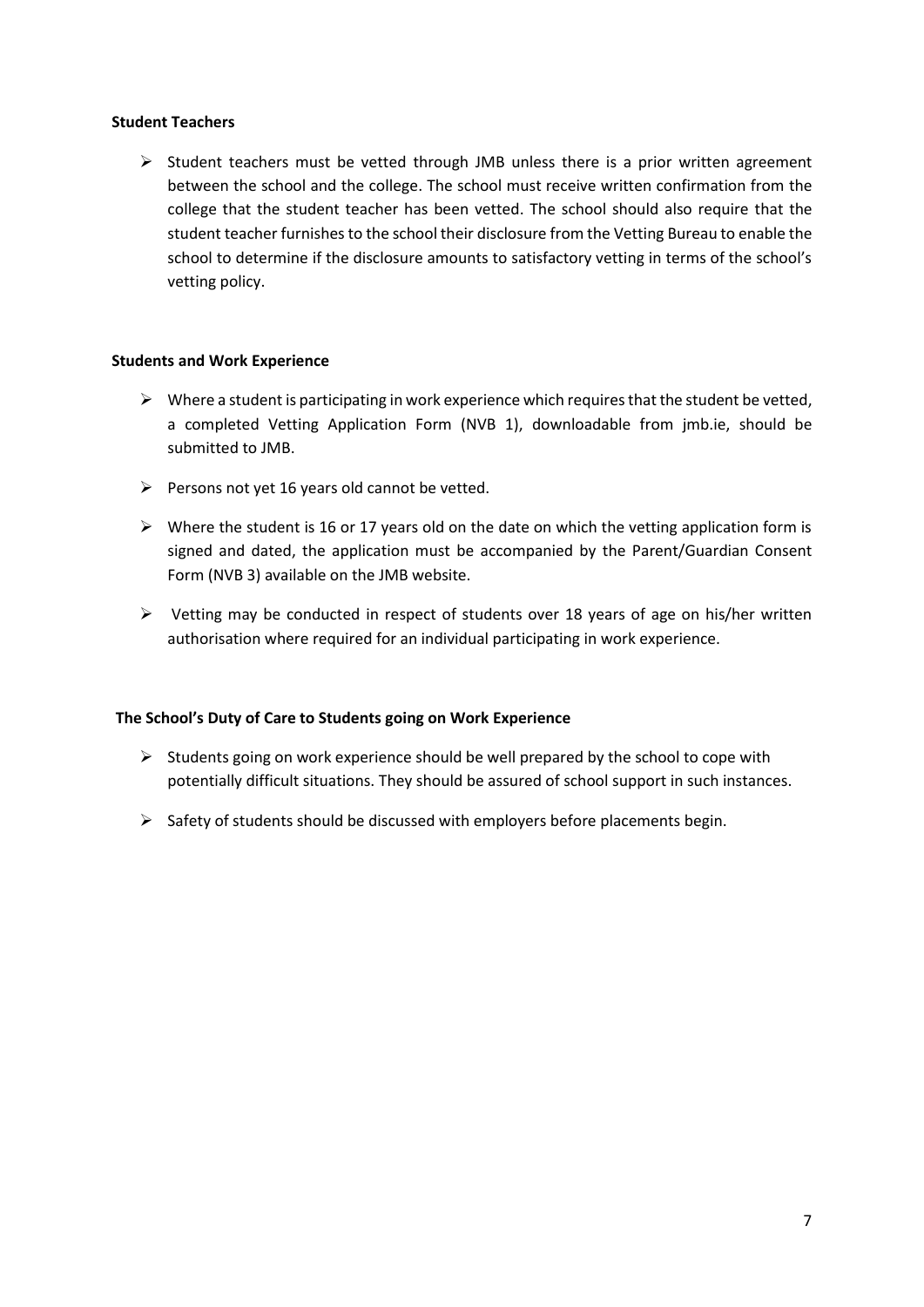#### **Disclosures**

The attached schedule sets out those offences or categories of offences which will disqualify candidates.

It should be noted that a disclosure from the Vetting Bureau may also include "specified information". "**Specified information**" or "soft information" in relation to a person who is the subject of an application for a vetting disclosure means information other than criminal convictions held by An Garda Síochána that leads to a bona-fide belief that a person poses a threat to children or vulnerable persons. The Act states that 'Where a member of staff of the Bureau considers there is

specified information relating to a person who is the subject of an application for vetting disclosure, he or she shall refer the matter to the Chief Bureau Officer for assessment and determination under *section 15* as to whether the information concerned should be disclosed. (3) The Chief Bureau Officer shall assess the application for vetting disclosure and the specified information relating to the person who is the subject of that application but he or she shall not make a determination that that information concerned should be disclosed unless— (*a*) he or she reasonably believes that that information is of

such a nature as to give rise to a *bona fide* concern that the person concerned may—

(i) harm any child or vulnerable person,

(ii) cause any child or vulnerable person to be harmed,

(iii) put any child or vulnerable person at risk of harm,

(iv) attempt to harm any child or vulnerable person, or

(v) incite another person to harm any child or vulnerable

person,

and

(*b*) he or she is satisfied that its disclosure is necessary, proportionate and reasonable in the circumstances for the

protection of children or vulnerable persons or both, as

the case may be.

**Because of the nature of "specified information" and the requirements in the Act, including an appeal process available to the vetting applicant before "specified information" can be disclosed, the board of management will determine whether a vetting applicant whose disclosure from the Bureau includes "specified information" is a suitable person to be employed in the school. In such a case the vetting applicant will be afforded an opportunity to make representations to the board of management before the board comes to a decision on the matter.**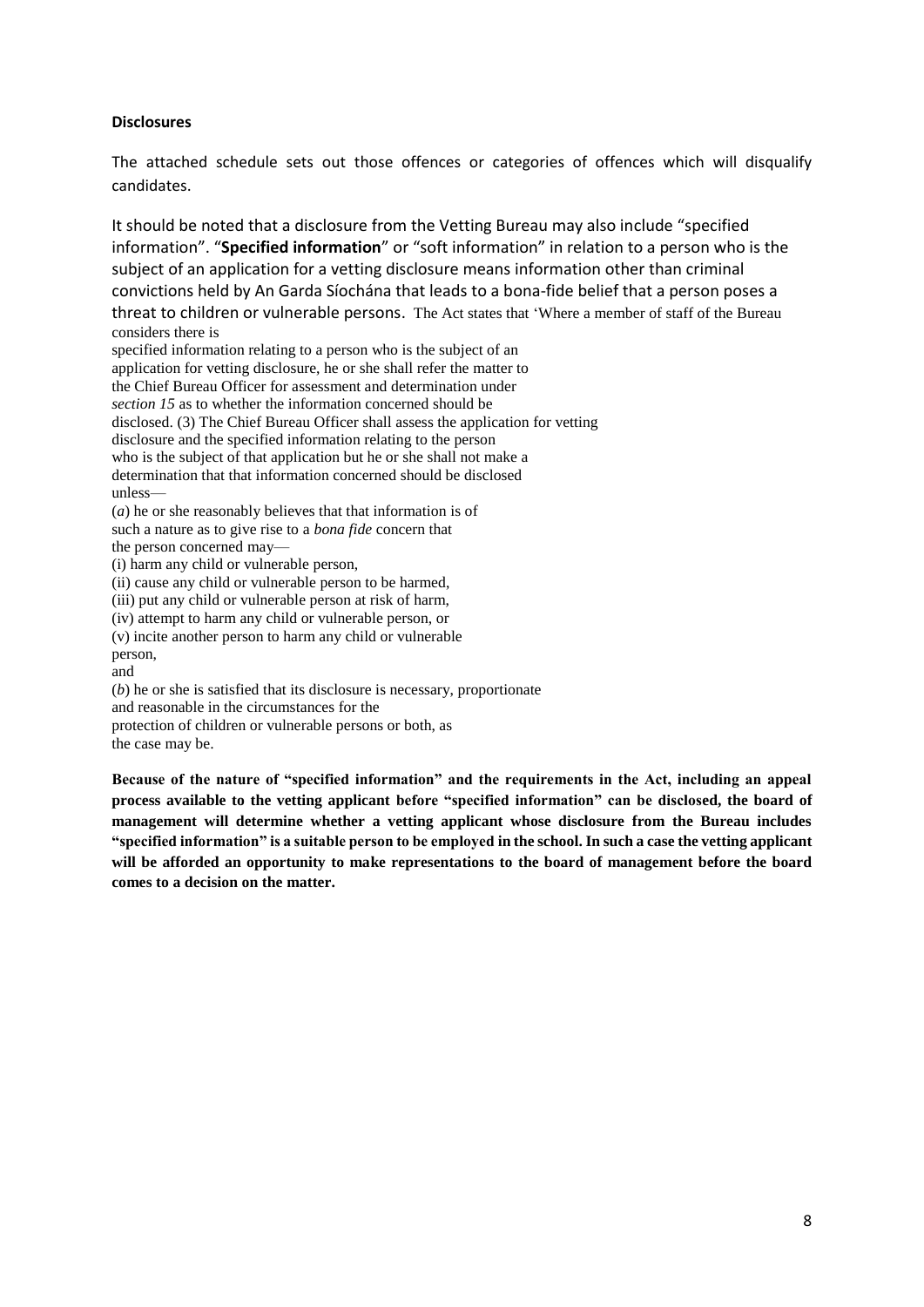The following schedule also sets out other offences or categories of offences which may disqualify. In deciding whether a particular conviction renders a candidate unsuitable for appointment, the school will have regard to:

- $\triangleright$  the nature of the offence and its possible relevance to the post;
- $\triangleright$  the age of the offence (offences many years in the past may be less relevant than more recent offences);
- $\triangleright$  the frequency of the offence (a series of offences will give more cause for concern than an isolated minor conviction).
- $\triangleright$  Offences which are not sexual or violent in nature or drug related offences of a minor nature committed before the age of 18 will be judged in the light of the age of the applicant at the time of the offence.
- $\triangleright$  Where the vetting process discloses pending prosecutions or unsuccessful prosecutions, such prosecutions will be assessed in the light of the nature, age and frequency of the alleged offence(s) and of the age of the candidate at the time of the alleged offences.
- $\triangleright$  Statutory vetting will, in addition to a check for criminal records, include a check for any relevant "soft information". "Soft information" referred to as "specified information" in the Vetting Act, is information other than criminal convictions held by An Garda Síochána that leads to a bona-fide belief that a person poses a threat to children or vulnerable persons.

The principal will meet the applicant in person and in privacy. The applicant will be informed of the nature of the disclosure and will be given an opportunity to respond to it.

The principal is authorised by the board to determine if the outcome of the vetting of a candidate has been satisfactory or not, the determination being made in accordance with this policy. Should the principal deem it necessary, he/she may consult the chairperson of the board of management before reaching a decision.

The only circumstance in which a disclosure of convictions or prosecutions would be made known to the board of management would be where the applicant consents that they be consulted.

A copy of the vetting disclosure document will be given to the applicant.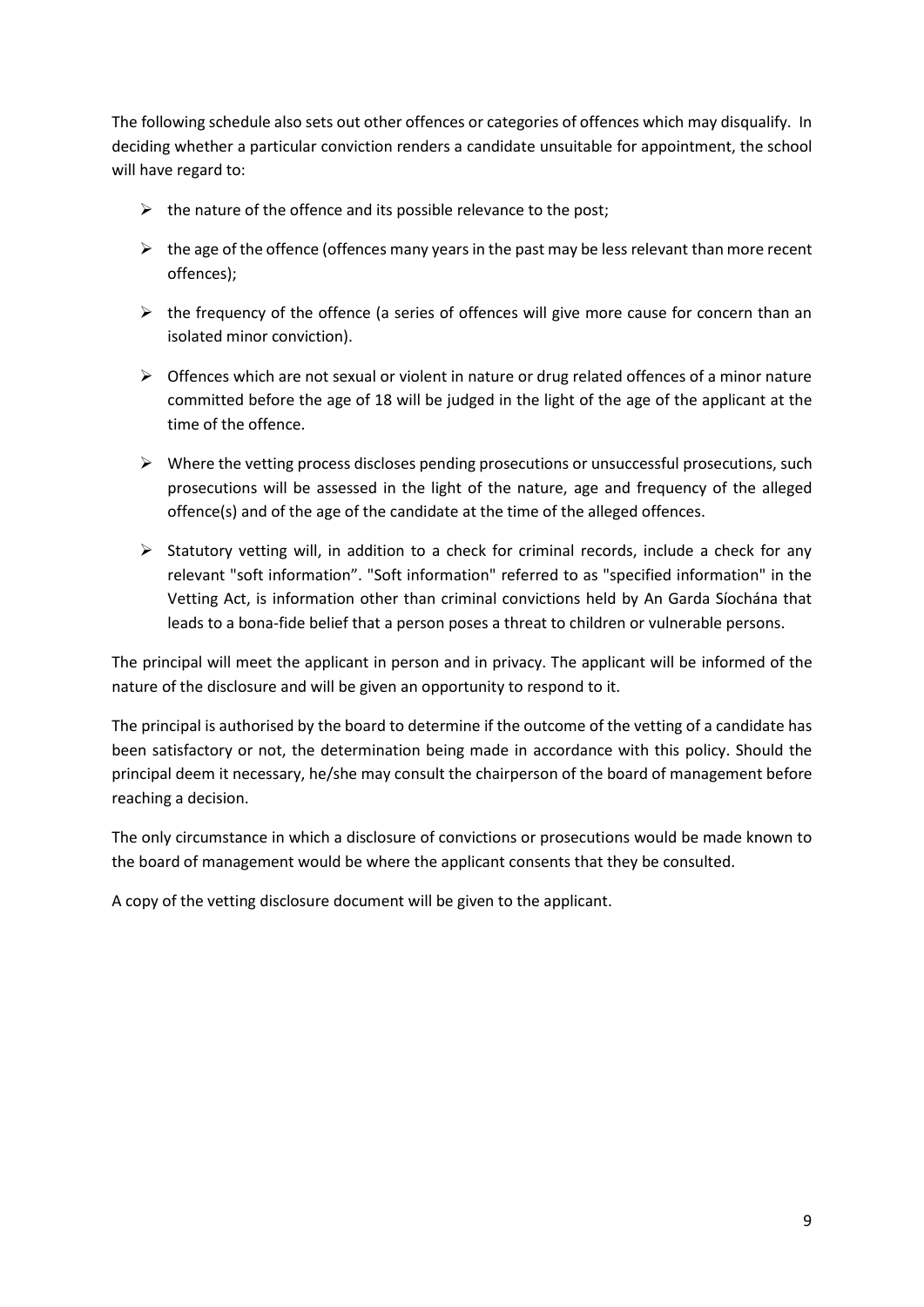#### **The Eight Rules of Data Protection** will be strictly observed by the school.

The rules are:

- I. Gather and process information fairly
- II. Keep it only for one or more specified, explicit and lawful purposes
- III. Use and disclose it only in ways compatible with these purposes
- IV. Keep data safe and secure
- V. Keep data accurate and up-to-date
- VI. Ensure that it is adequate, relevant and not excessive
- VII. Retain it no longer than is necessary for the purpose or purposes
- VIII. Give a copy to the individual, on request

#### **Implementation:**

This policy will be effective from the date of adoption by the board of management. The school's Vetting Policy will be made available to candidates for employment, paid or unpaid. It will be included on the school's Job Application Form(s), such that the candidate's signature on that form confirms that he/she is aware of the school's policy on vetting and accepts the school's policy that satisfactory vetting is an essential requirement for appointment to a post in the school. By signing the Vetting Application Form, the job applicant authorises the principal to receive disclosure of the outcome of vetting and to have regard to it in determining if the candidate may be appointed to the post.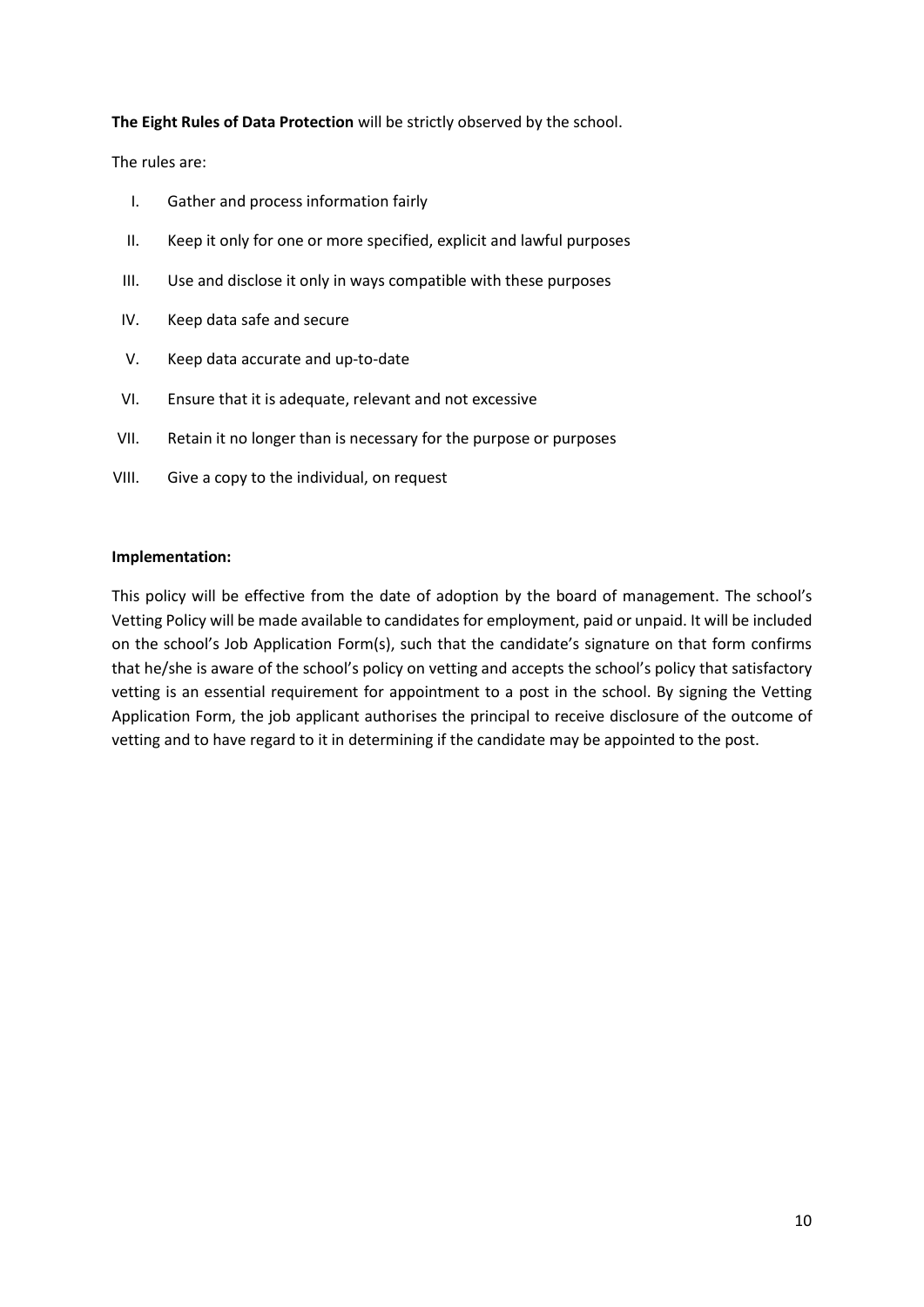#### **Policy Review:**

This policy will be reviewed as necessary and particularly to comply with any relevant legislative changes.

Policy adopted by the board of management

Signed: \_\_\_\_\_\_\_\_\_\_\_\_\_\_\_\_\_\_\_\_\_\_\_\_\_\_\_\_\_

Chairperson, board of management/manager

Date: \_\_\_\_\_\_\_\_\_\_\_\_\_\_\_\_\_\_\_\_\_\_\_\_\_\_\_\_\_\_\_\_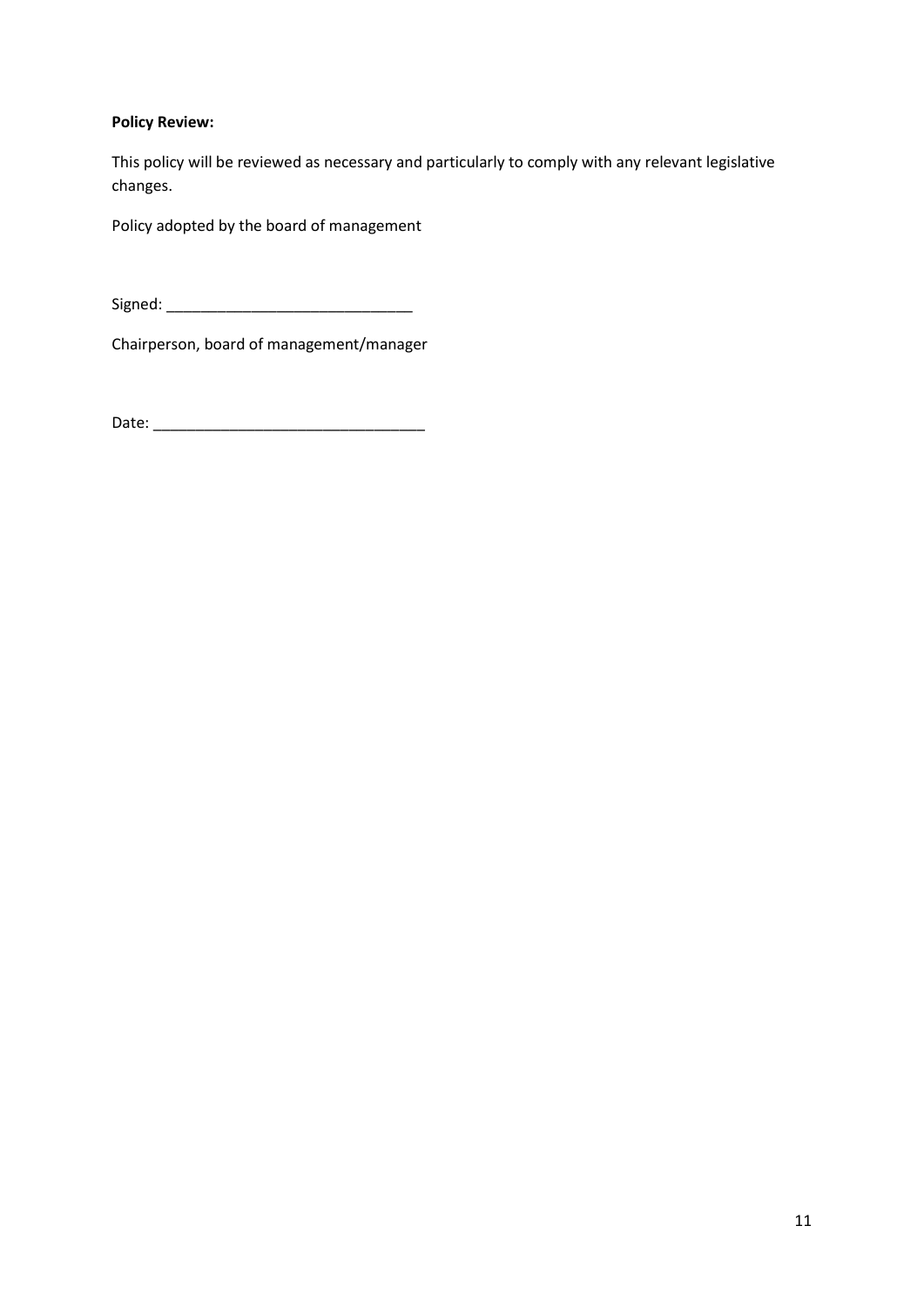The following schedule sets out those offences or categories of offence which will disqualify candidates. It also sets out other offences or categories of offence which may disqualify. In deciding whether a particular conviction renders a candidate unsuitable for appointment, the school will have regard to:

• the nature of the offence and its possible relevance to the post;

• the age of the offence (offences many years in the past may be less relevant than more recent offences);

• the frequency of the offence (a series of offences will give more cause for concern than an isolated minor conviction).

• offences which are not sexual or violent in nature or drug related offences of a minor nature committed before the age of 18 will be judged in the light of the age of the applicant at the time of the offence.

• Where the vetting process discloses pending prosecutions or unsuccessful prosecutions or 'specified information' as defined in the Vetting Act, such disclosures will be assessed in the light of the nature, age and frequency of the alleged offence(s) and of the age of the candidate.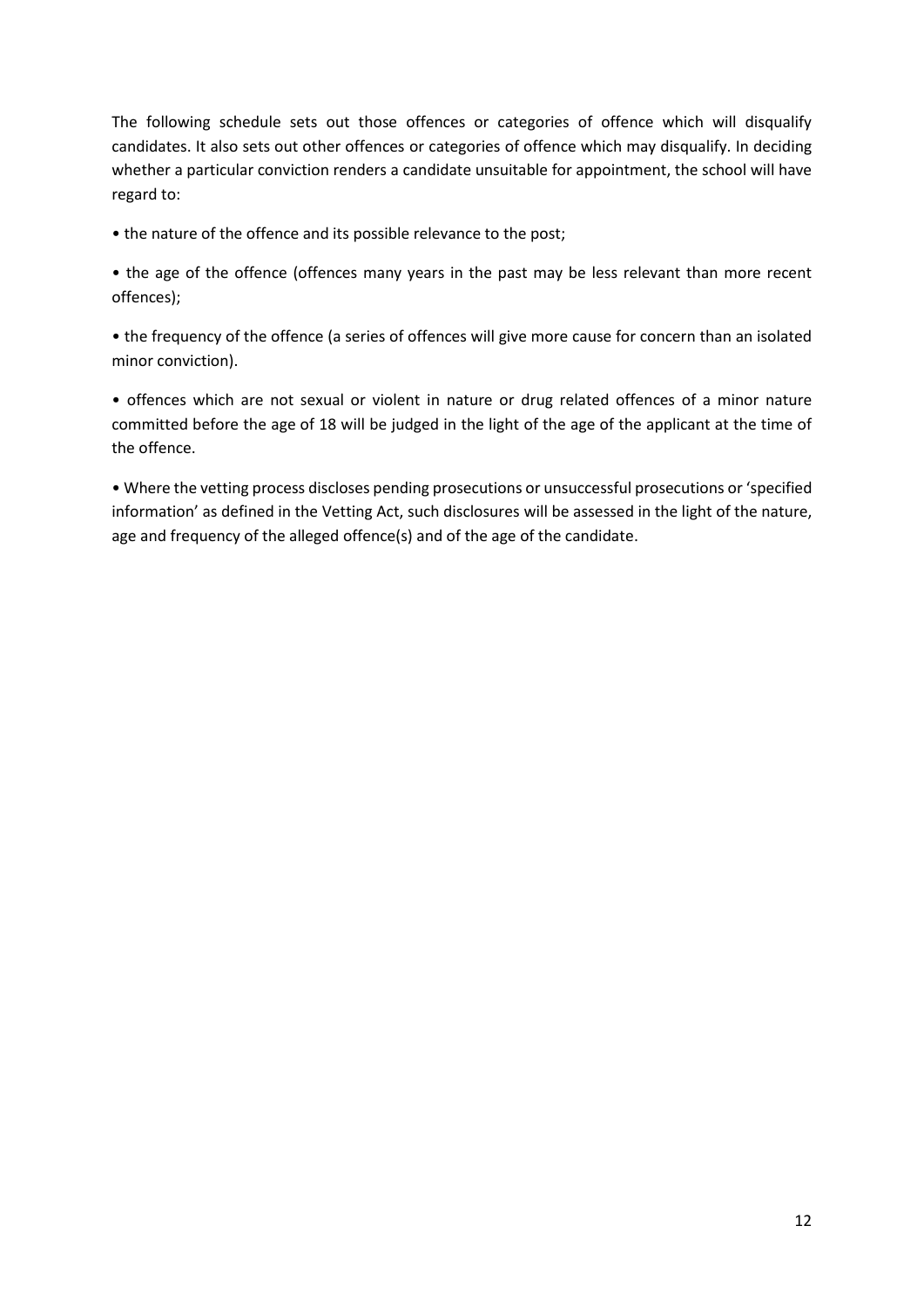| Category/Type of       | <b>Automatic</b>             | May or may not               | May be acceptable |
|------------------------|------------------------------|------------------------------|-------------------|
| <b>Offence</b>         | disqualification from        | disqualify                   |                   |
|                        | employment                   |                              |                   |
| Homicide               | Murder                       | Manslaughter                 |                   |
| Sexual offences        | Rape                         |                              |                   |
|                        | Rape under section 4         |                              |                   |
|                        | Unlawful carnal<br>knowledge |                              |                   |
|                        | Aggravated sexual<br>assault |                              |                   |
|                        | Sexual assault               |                              |                   |
|                        | Sexual offences              |                              |                   |
|                        | (other)                      |                              |                   |
| Assault                | False imprisonment           | Assault (minor)              |                   |
|                        | Abduction                    | Assault (other)              |                   |
|                        | Assault causing harm         |                              |                   |
|                        | Non-fatal offences           |                              |                   |
|                        | against the person           |                              |                   |
|                        | including threats to         |                              |                   |
|                        | kill, syringe attacks,       |                              |                   |
|                        | endangering traffic          |                              |                   |
| Theft/                 | Aggravated burglary          | Theft from person            |                   |
| Burglary/Robbery       |                              | Theft (other)                |                   |
|                        |                              | <b>Burglary</b>              |                   |
|                        |                              | Robbery of<br>establishment/ |                   |
|                        |                              | cash/goods                   |                   |
|                        |                              | Robbery from person          |                   |
| <b>Criminal Damage</b> | Arson                        | Criminal damage              |                   |
|                        |                              |                              |                   |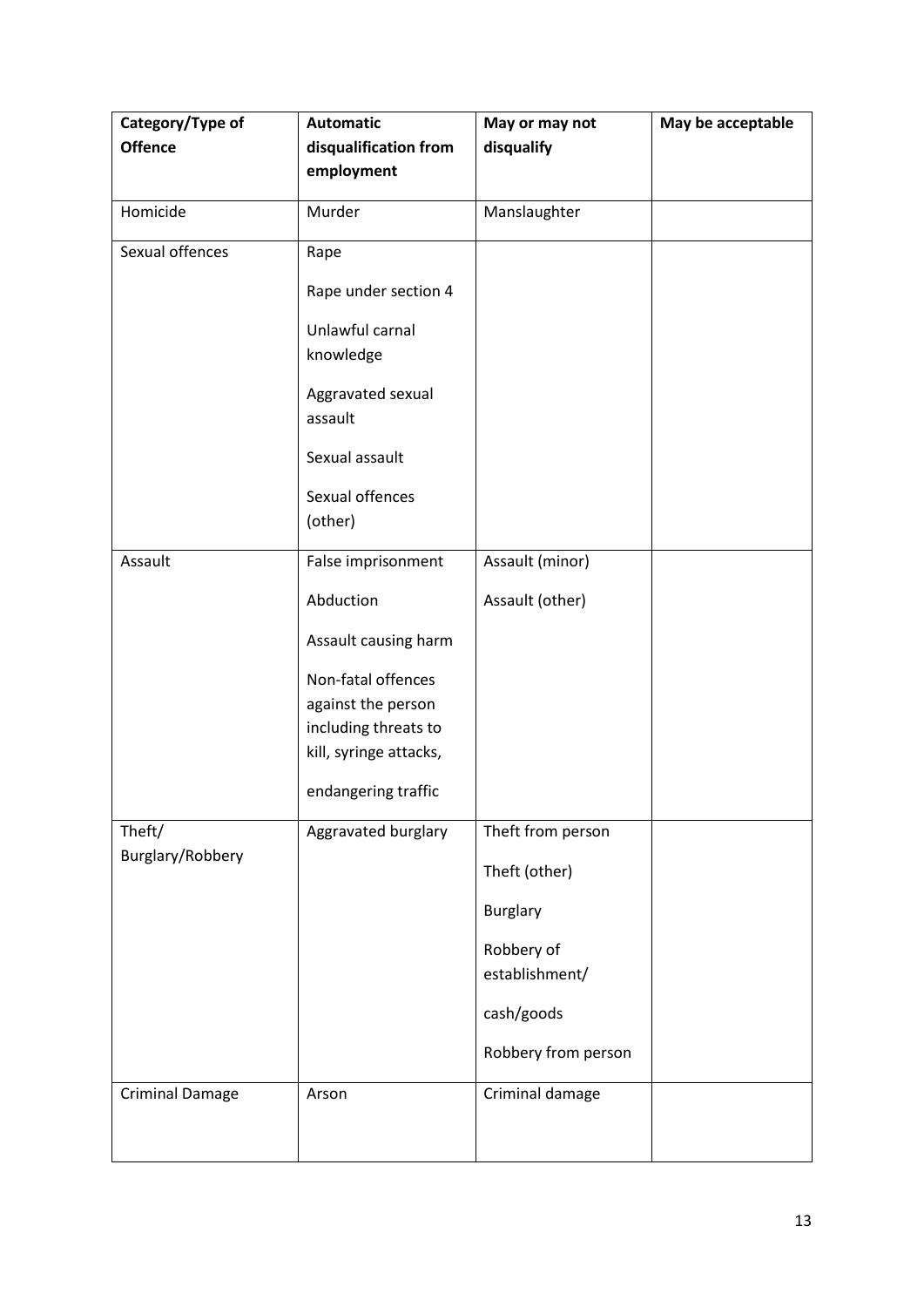| Category/Type of             | <b>Automatic</b>           | May or may not                                | May be acceptable    |
|------------------------------|----------------------------|-----------------------------------------------|----------------------|
| <b>Offence</b>               | disqualification from      | disqualify                                    |                      |
|                              | employment                 |                                               |                      |
| <b>Drugs</b>                 | Possession of drugs for    | Simple possession                             |                      |
|                              | sale or supply             |                                               |                      |
| Firearms                     | Possession of firearms     |                                               |                      |
|                              | Discharge of firearm       |                                               |                      |
|                              | Possession of              |                                               |                      |
|                              | offensive weapon           |                                               |                      |
| <b>Traffic</b>               |                            | Intoxicated driving a                         | Speeding             |
|                              |                            | vehicle Intoxicated in<br>charge of a vehicle | Dangerous driving    |
|                              |                            | Unauthorised taking of                        | Careless driving     |
|                              |                            | a vehicle                                     | General road traffic |
|                              |                            | Dangerous driving                             | offences             |
|                              |                            | causing                                       |                      |
|                              |                            | death                                         |                      |
|                              |                            | Hit and run (leaving                          |                      |
|                              |                            | the scene of an                               |                      |
|                              |                            | accident)                                     |                      |
| <b>Public Order Offences</b> |                            | Drunkenness offences                          |                      |
| Fraud offences               |                            | Fraud offences                                |                      |
| <b>Explosives Offences</b>   | <b>Explosives offences</b> |                                               |                      |
| Money laundering             | Money laundering           |                                               |                      |
| Trafficking of illegal       | Trafficking of illegal     |                                               |                      |
| immigrants                   | immigrants                 |                                               |                      |
| <b>Terrorist Offences</b>    | Terrorist offences         |                                               |                      |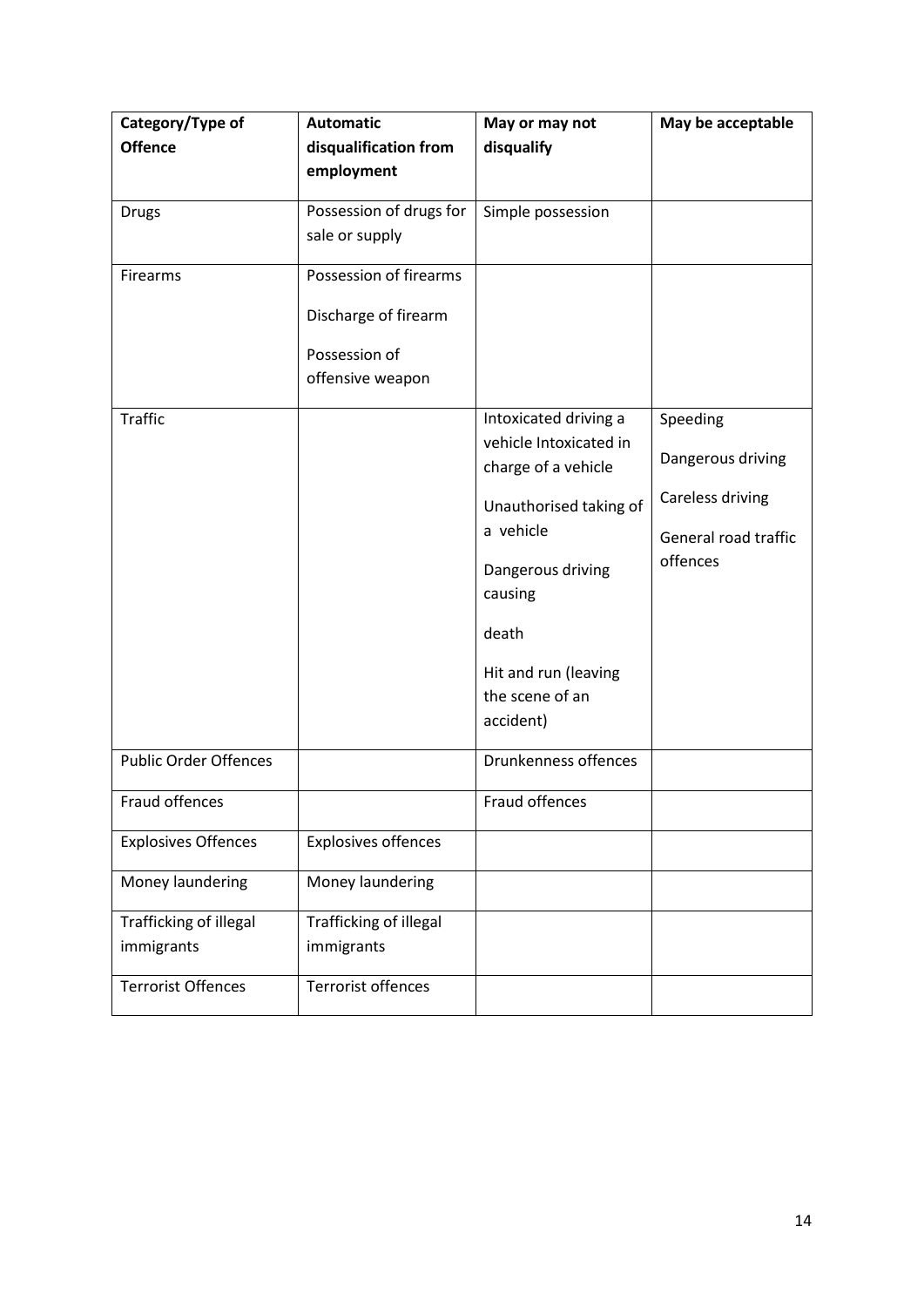#### APPENDIX 1 – Recruitment Process and Child Protection

#### **Information Leaflet:**

The school thanks you for your interest in applying for the position of ……………. in the school. I enclose a standard application form which I would ask you to complete and return to the school before the stated closing date for applications.

This school owes a duty of care to its pupils. The school has a duty to satisfy itself that no person employed by the school poses a threat to pupils or staff. The school must therefore make certain enquiries of all applicants for employment in the school, and these enquiries will include both:

- (a) Questions to each applicant at interview (see below) and
- (b) Enquiries with previous employer(s), and the National Vetting Bureau.

The questions which you will be asked at interview and also invited to answer in writing may include the following:

- Where have you been residing during the previous five years?
- Were you ever the subject of an inquiry by Tusla/ the HSE concerning a child welfare matter?
- Were you ever the subject of a garda criminal investigation arising from a complaint of child abuse?
- Were you the subject of any allegation of criminal conduct or wrongdoing towards a minor?
- Are you aware of any material circumstance in respect of your own conduct which touched/touches on the welfare of a minor?

Please note that it is a fundamental term of your employment that you make appropriate full disclosure in respect of the questions outlined above, and a fundamental term will be included in any future contract of employment to this effect.

You should also note that if the school is satisfied, in the future, that you have made incomplete or inaccurate disclosure, you may face disciplinary action, up to and including dismissal.

The school undertakes that all responses furnished by you in respect of the above questions will be treated as confidential, subject to any reporting obligations which may be imposed on the school, pursuant to "Children First" published by the Department of Health, the Child Protection Procedures for Primary and Post-Primary Schools published by the Department of Education and Skills or pursuant to any legal obligation imposed on the school to facilitate the effective investigation of crime.